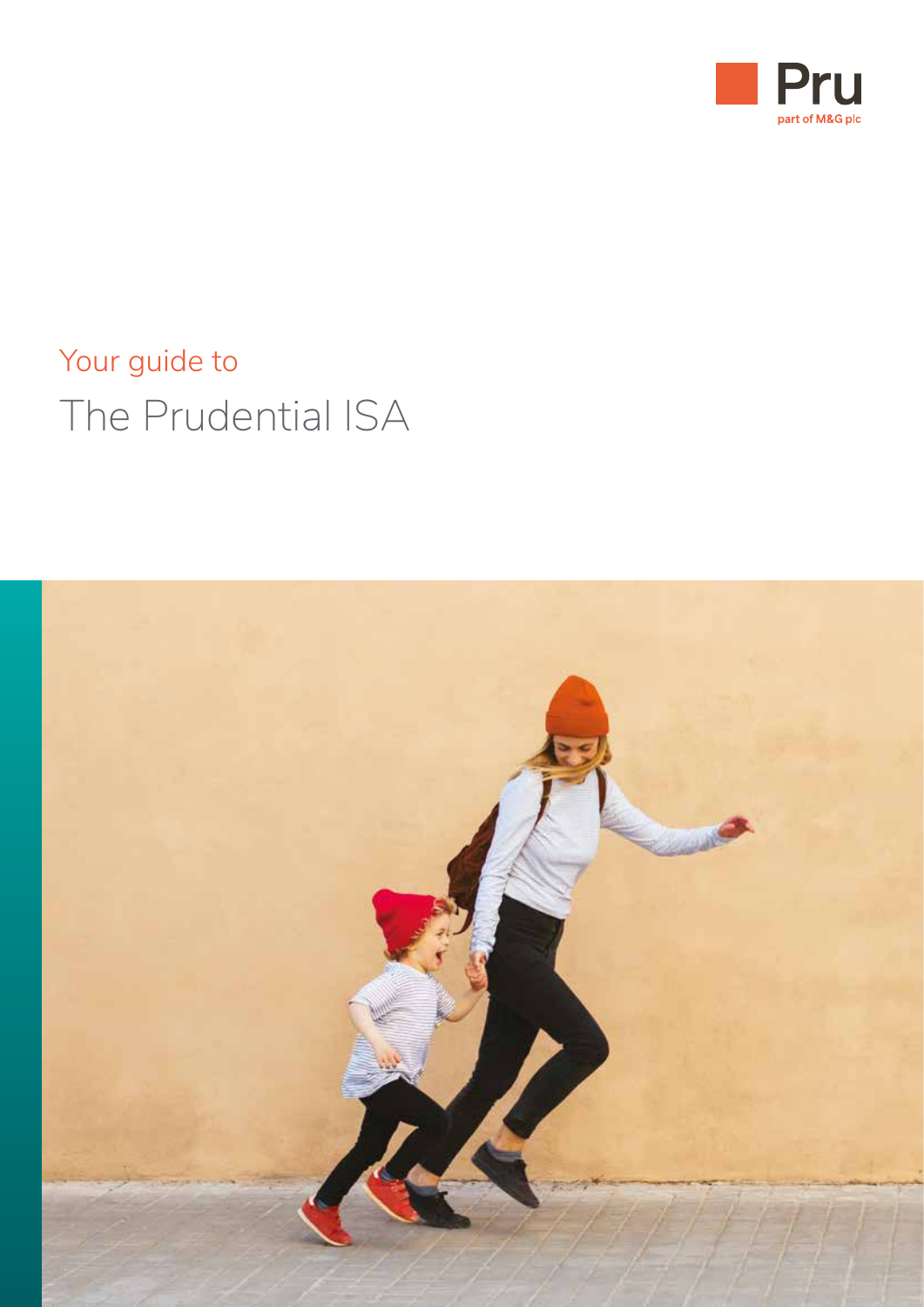# A great way to invest for your future

Whether you're thinking about investing, or looking for a tax efficient way to save, ISAs (Individual Savings Accounts) continue to be a popular savings and investment product, mostly due to their simplicity and flexibility, but also because they offer a tax efficient way to save for your future.

The Prudential ISA combines tax-efficient investment with access to the PruFund range of funds and Open-Ended Investment Companies (OEIC) funds.

As the Prudential ISA is available to anyone aged 18 or over, the details contained in this guide relates to the options and information relevant to those individuals.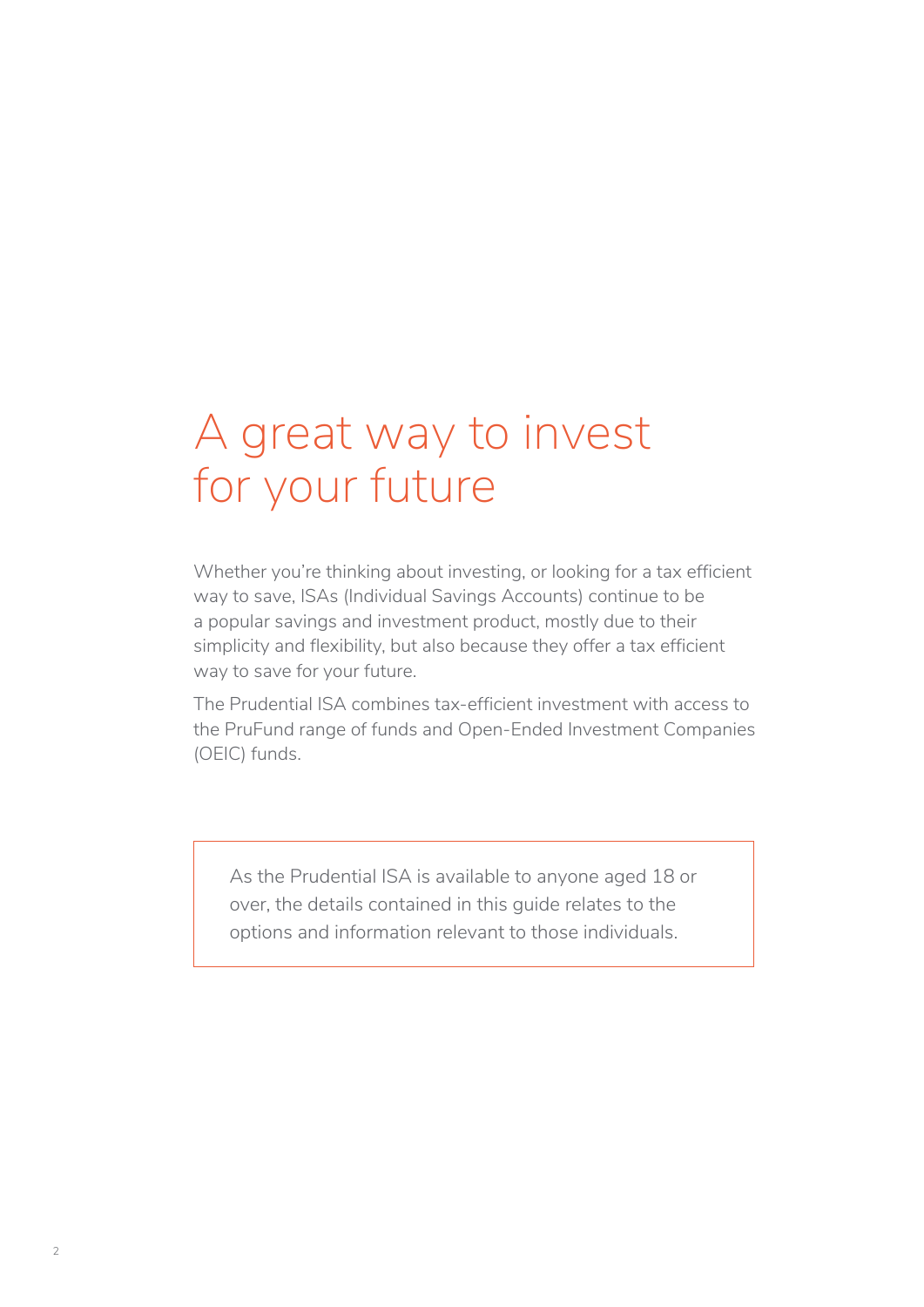| Why ISAs could be a good idea                                    | $\overline{4}$ | Your fund options               |    |
|------------------------------------------------------------------|----------------|---------------------------------|----|
| Cash ISAs & Stocks and                                           |                | Managing the risk               | 12 |
| <b>Shares ISAs</b>                                               | 6              | Our smoothing process explained | 13 |
| Risk v reward – what you<br>need to think about                  |                | Investment limits and charges   | 14 |
| Not sure if an ISA is right for you?<br>You should ask yourself: | 7              | Ways to invest                  | 15 |
|                                                                  |                | Why Prudential?                 | 16 |
| What types of assets do<br>Stocks and Shares ISAs invest in?     | 9              | Your questions answered         |    |
| Investing in The Prudential ISA                                  |                |                                 |    |

The information in this brochure is based on our understanding of taxation, legislation and HM Revenue & Customs (HMRC) practice, all of which are liable to change without notice. The impact of taxation and any tax reliefs depends on individual circumstances. Any tax reliefs referred to are those currently available and may be subject to change.

*Link Financial Investments Limited is the ISA Plan Manager for the Prudential ISA and is responsible for all regulatory and legal aspects of the ISA and the provision of all customer services.*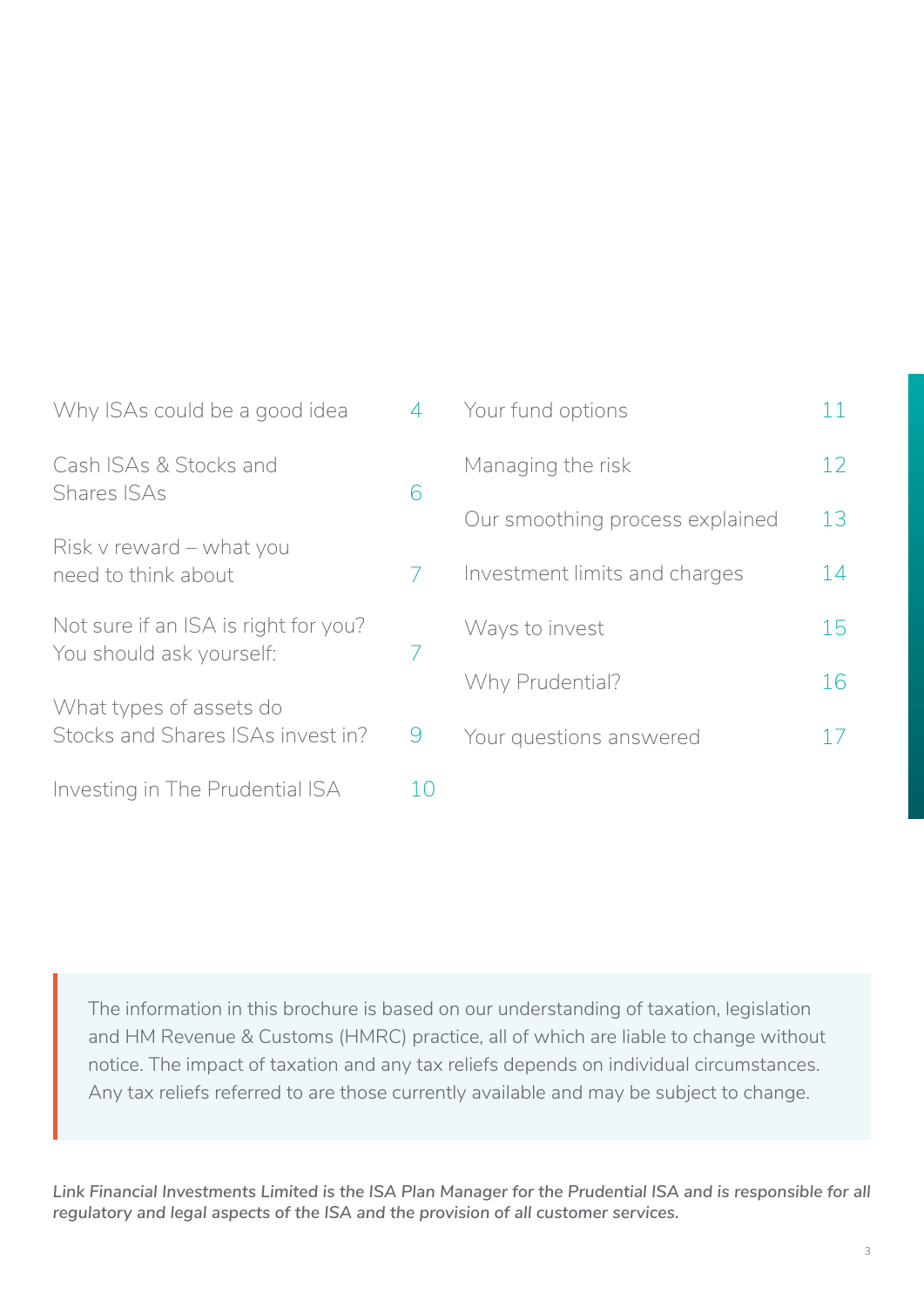# <span id="page-3-0"></span>Why ISAs could be a good idea

With ISAs, or Individual Savings Accounts, all your savings and any growth or income you receive from them, are completely tax efficient. And paying less tax provides the potential for higher returns, so they're a great way to save for the future, particularly over the medium to long term (5-10 years or more).

An ISA is a 'wrapper' which allows you to save in cash or invest in financial markets, such as stocks and shares and life policies. As long as you're a UK resident and aged 18 or over, you can apply for a 'stocks and shares' ISA, and invest up to £20,000 in this tax year (2022/23). Here are just a few of the reasons saving into an ISA could be a good idea.



## 1. Tax efficient

ISAs are one of the most tax efficient ways to save – as there's no tax to pay on any interest or income you get from an ISA, and there's no tax payable on any capital gains arising.



#### 2. Flexible

You can save in cash or invest in a wide range of stockmarket-related investments and in most cases access your money at any time. You can also consolidate current or previous tax years into a single ISA or provider.



## 3. Annual ISA allowance

You've an opportunity to save up to £20,000 in an ISA in this tax year (2022/23) – and if you don't use it, you'll lose it. You can't carry over any unused ISA allowance into the next tax year.

## 4. Simple

Not having to pay tax on you ISA means you don't need to include it on your end of year tax return.



#### 5. Inheritance

If an ISA holder dies, the surviving spouse or civil partner is entitled to an extra ISA allowance – known as the Additional Permitted Subscription (APS) – equal to the value of the ISA(s) held by your partner. This is in addition to – and independent of – your own annual ISA allowance.

**Please remember the value of an investment isn't guaranteed and can go down as well as up and you might get back less that you put in.**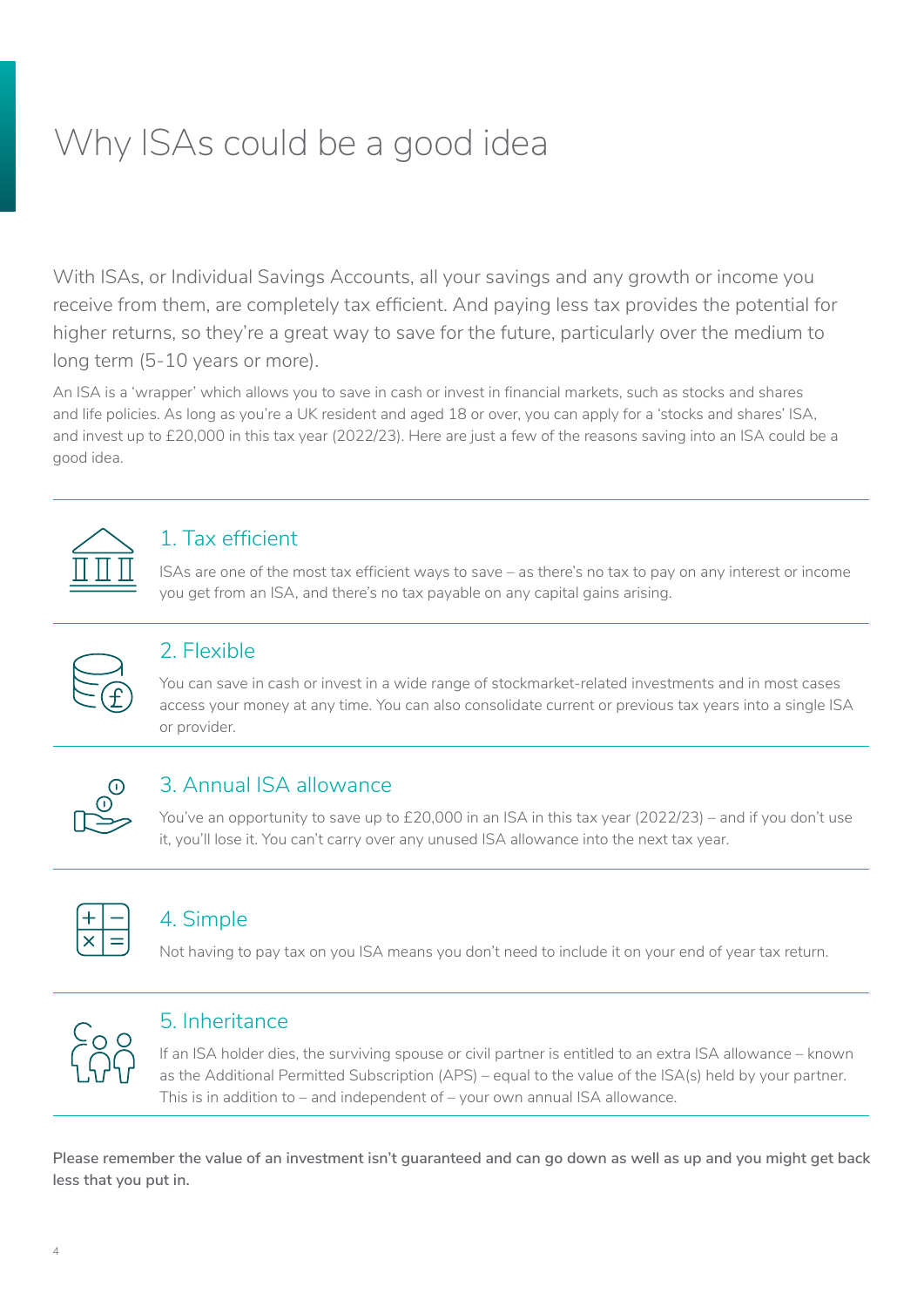### Making your savings work harder

If you're thinking of putting money into a savings account or investing in stocks and shares, then you should consider how much inflation can impact the value of your savings, in the future.

#### Inflation explained  $\mathbf{I}$

Inflation is the increase in prices you pay for the same products over time, whether a tangible item like a loaf of bread, or a service, such as getting a haircut.

In the UK, the main rate of inflation is represented by the Consumer Price Index (CPI) which, over time, measures the price of frequently bought items such as bread, milk, pints of beer and train tickets.



#### *Source: ONS as at 20 January 2022*

 *\* Consumer Prices Index (CPI) 12-month rate to December 2021 – ONS as at 20 January 2022.*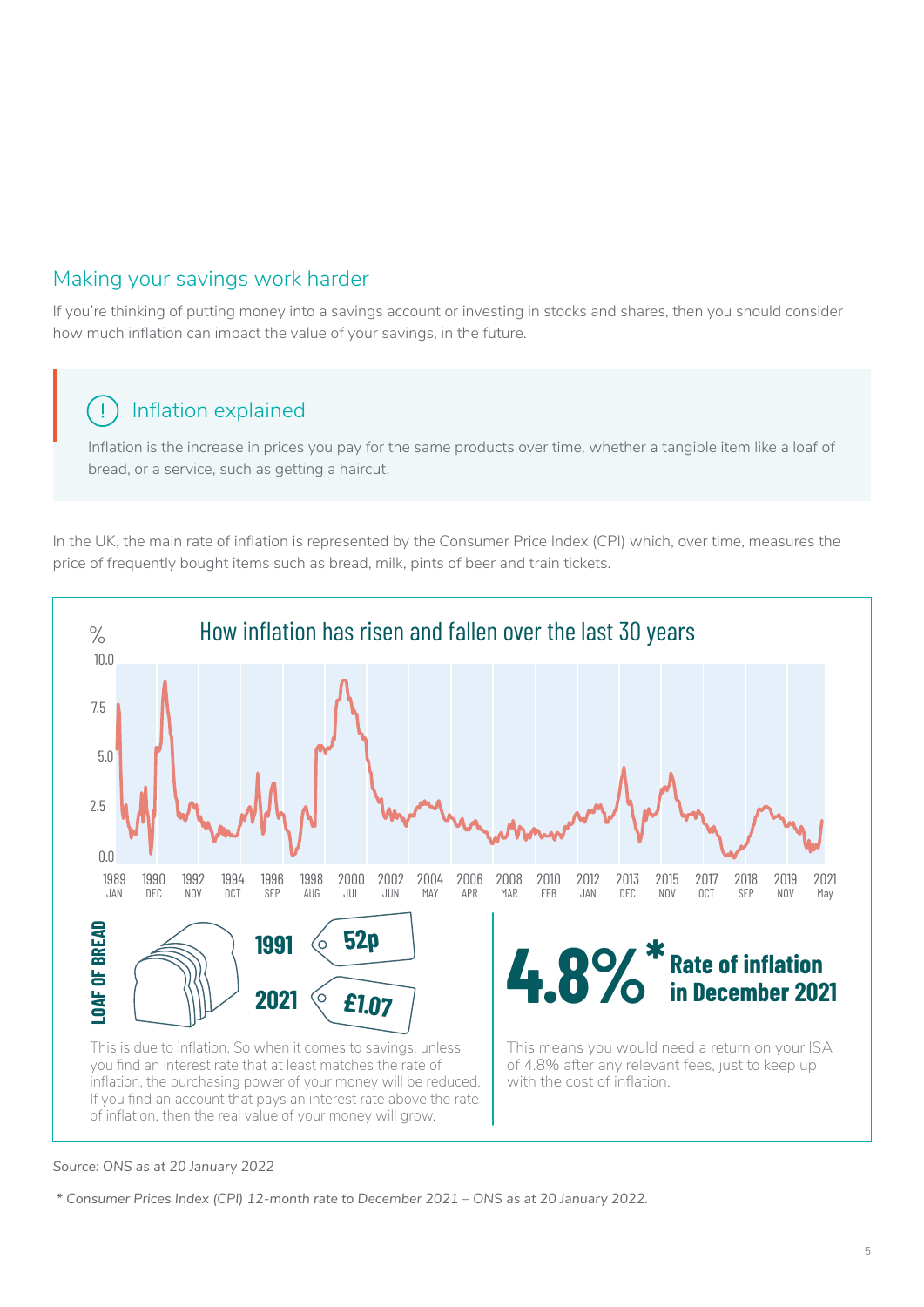# <span id="page-5-0"></span>Cash ISAs & Stocks and Shares ISAs

There are a number of different ISAs now available, such as Innovative Finance ISAs and Lifetime ISAs, but the two most common types are Cash ISAs, and Stocks and Shares ISAs.



Most ISAs are designed to be medium to long-term investments (5-10 years or more) but you can still access your money whenever you wish. However, you should check if there are any penalties when taking money out of your ISA.

Any money you take from your ISA will reduce the value of your investment.

You should also be aware that on death, ISA investments will form part of your estate for Inheritance Tax purposes.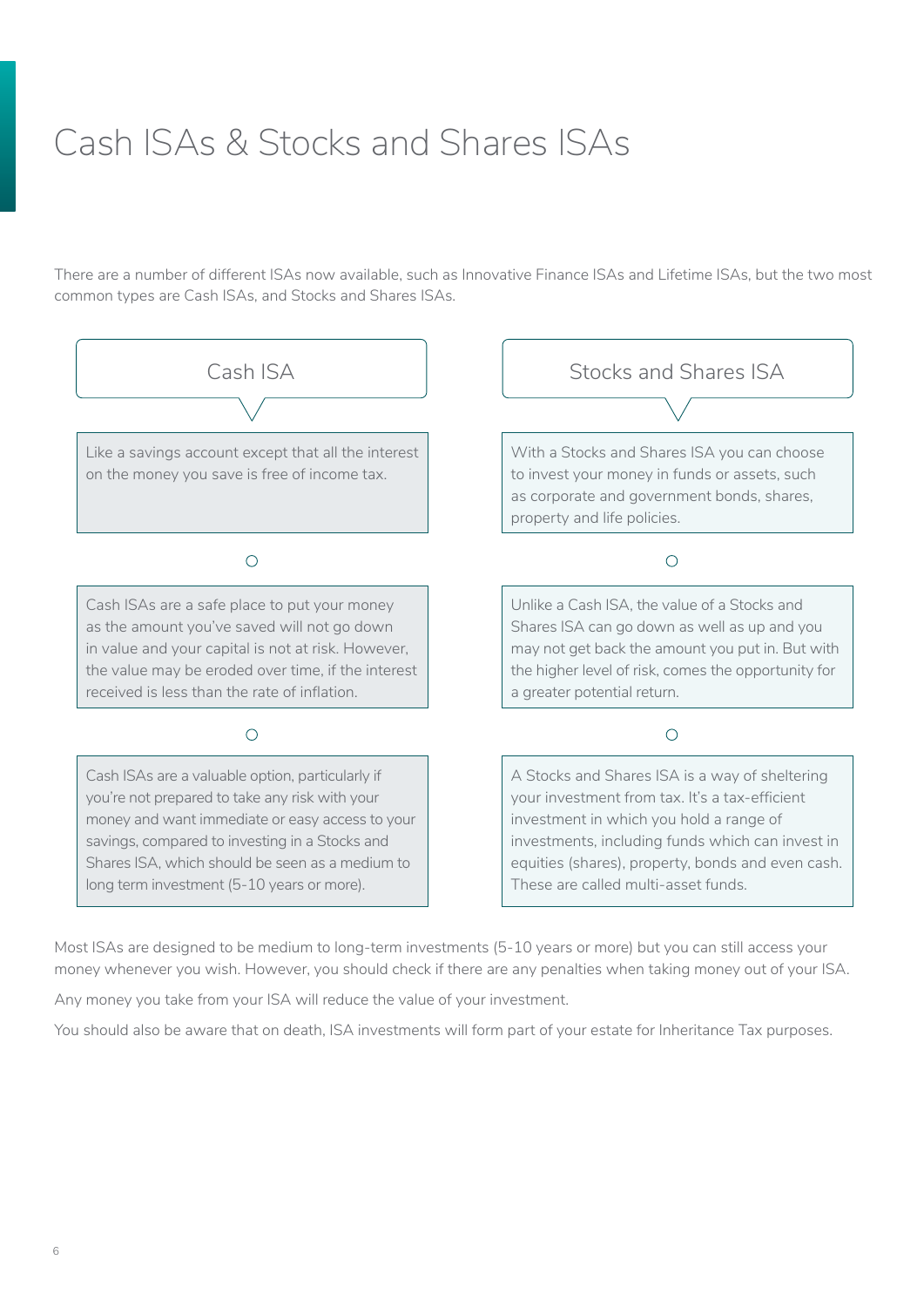# <span id="page-6-0"></span>Risk v reward – what you need to think about

Not sure if an ISA is right for you? You should ask yourself:

ISAs are tax-efficient whether you're looking to grow your money or take an income from it now, or in the future.

What to achieve?

**Holl** 

o<sup>l</sup>  $\textcircled{S}$ 

 $\delta_{\rm e}$ 

you

hookin

g to

save

Do you want to save or invest regularly or have a lump sum of money that you want to make work a little harder?

much are you looking to say

**2. 2.** 

or in you should change you should change to with You may not have a set timeframe in mind and are just looking to save or invest to make the most of the tax benefits ISAs bring. Generally speaking, investing should be seen as medium to long term (five years or more) and you need to be prepared to take some risk for potentially better returns. If you need to access your money, you should choose an ISA that allows you to withdraw without penalty.

**3.**

# Mour money are you willing

**4.** This will determine your 'attitude to risk'. The higher risk you take with your money, the higher the potential reward, but also the increased risk that you may not get back some or all of your money.

could happen in the future.<br>
You much risk can you afford to You may be drawn to potentially higher returns but can you afford to lose money? The stock market may have produced higher returns than cash over the last five years but past performance is not a guide to what

**5.**

a ble

t o r s<sup>i</sup>  $\Im$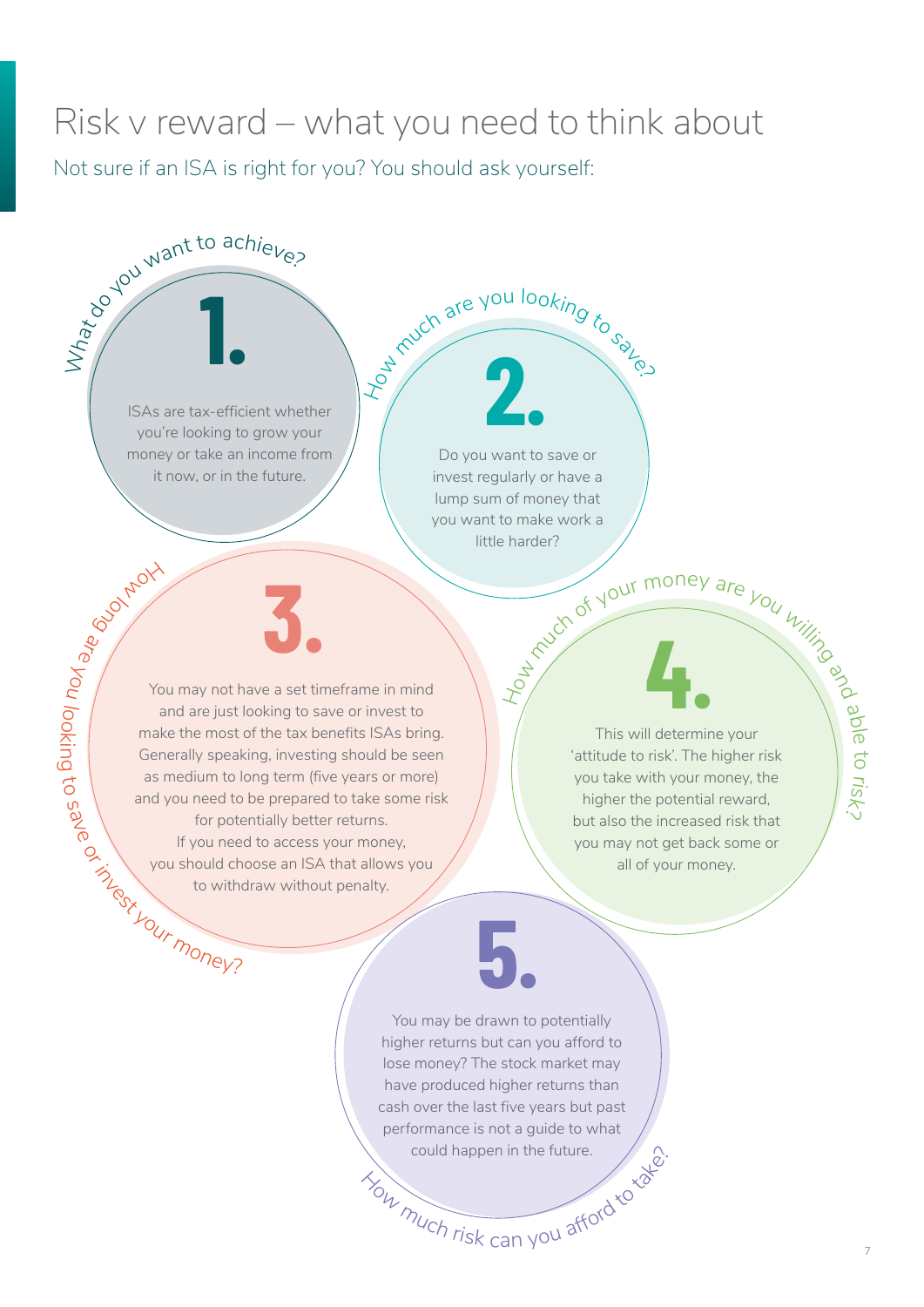#### Funds explained  $\left( \begin{array}{c} 1 \end{array} \right)$

A 'fund' is another way to buy shares – but instead of you buying a slice of a company directly, you give your cash to a specialist manager who 'pools' it with money from other investors, like you, to go and buy a job lot of shares in the stock market (effectively investing in assets like stocks and shares, bonds and property) with the ultimate aim of delivering strong returns for its investors.

#### Spreading the risk

If you invest in a diversified portfolio of investments, you're more likely to be protected from the ups and downs (volatility) of the market, and the risk associated with putting 'all your eggs in one basket'.

Creating a balanced investment portfolio covering a range of assets, sectors and geographies means that if one particular part of your portfolio experiences a degree of volatility, it will be balanced out by the performance of other areas. A balanced portfolio may help reduce the risks associated with investing.

The different ways of achieving balanced portfolio are:

- investing in different asset classes i.e. bonds and properties, and shares
- investing in different geographies and sectors
- selecting different fund management styles such as active and passive funds.

**Active funds explained** – active funds benefit from a fund manager's active involvement in selecting which company or area to invest in or avoid, and offer potential for growth as well as spreading the risk across a wider range of assets.

**Passive funds explained** – passive funds typically invest in funds from a particular index (such as the FTSE 100\*), with the aim of closely tracking the performance of that index. They don't have a fund manager or investment team making decisions on where they are invested. As a result, passive funds can be a very cost-effective way of investing.

#### Volatility explained  $\mathbf{I}$

How much the returns of an investment move away – or deviate – from their average return – determines how volatile that particular fund is. More volatile investments move further and more frequently from their average.

Volatility is not something which can be avoided, but it can be managed for your benefit. Fund managers will predict the volatility of different sorts of investments when selecting stocks and building their portfolios to target certain levels of risk. Which is why choosing the right fund manager for your savings and investments, is so important.

*<sup>\*</sup> London Stock Exchange Group plc and its group undertakings (collectively, the "LSE Group"). © LSE Group 2018. FTSE Russell is a trading name of certain of the LSE Group companies. e.g., "FTSE®" "Russell®", "FTSE Russell®", "MTS®", "FTSE4Good®", "ICB®", "Mergent®, The Yield Book®," are a trade mark(s) of the relevant LSE Group companies and are used by any other LSE Group company under license. "TMX®" is a trade mark of TSX, Inc. and used by the LSE Group under license. All rights in the FTSE Russell indexes or data vest in the relevant LSE Group company which owns the index or the data. Neither LSE Group nor its licensors accept any liability for any errors or omissions in the indexes or data and no party may rely on any indexes or data contained in this communication. No further distribution of data from the LSE Group is permitted without the relevant LSE Group company's express written consent. The LSE Group does not promote, sponsor or endorse the content of this communication.*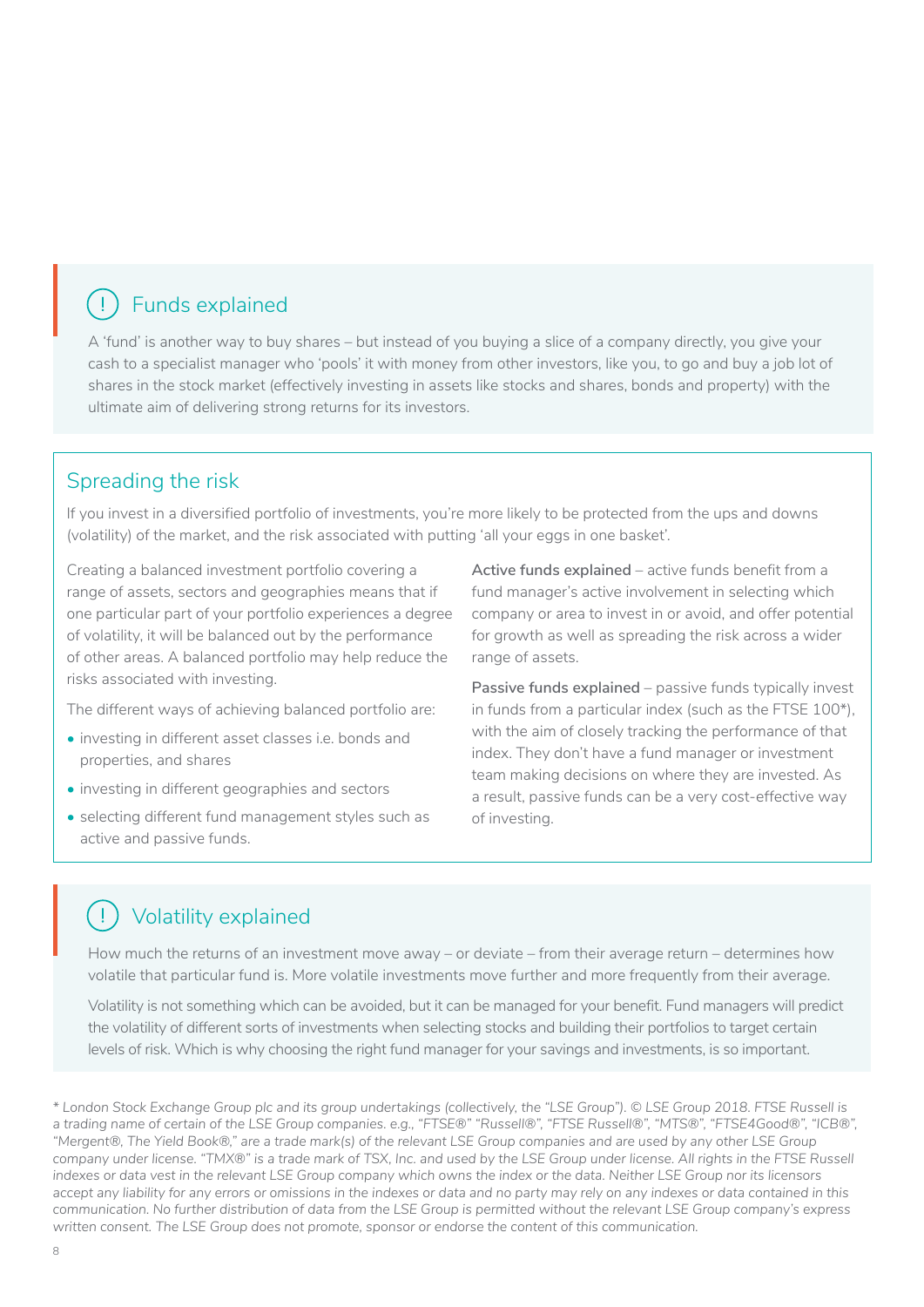# <span id="page-8-0"></span>What types of assets do Stocks and Shares ISAs invest in?

Stocks and Shares ISAs have the potential to generate higher returns than cash savings accounts and, despite their name, aren't limited to investing only in stocks and shares.

A Stocks and Shares ISA provides a gateway to a wide range of investments, including;

- Investment funds
- Individual stocks and shares
- Investment trusts
- Bonds issued by companies
- Government bonds (gilts)
- Life policies

Investment funds are very attractive to ISA investors looking for potentially stronger returns than cash savings accounts. However, all investments carry some degree of risk and the funds you choose to invest in with a Stocks and Shares ISA are no exception.

Investment funds come in different shapes and sizes to meet the needs of investors with different objectives, interests and attitudes to risk. At one end of the scale you've **passive** or index funds – which largely track the performance of a specific market, e.g. the FTSE 100 Index, and at the other end are **active** funds – which have different investment objectives, are specific to certain sectors or geographies, and aim to outperform certain markets.

#### Is a Stocks and Shares ISA right for you?

You need to be comfortable with the risk associated with investing in the stock market.

Provided you are willing and able to take an investment risk, a Stocks and Shares ISA holds greater long-term potential than a cash-based alternative. You could also, if you wanted to, use your annual allowance to invest in both a Cash and a Stocks and Shares ISA – depending on what best suits your needs and risk appetite.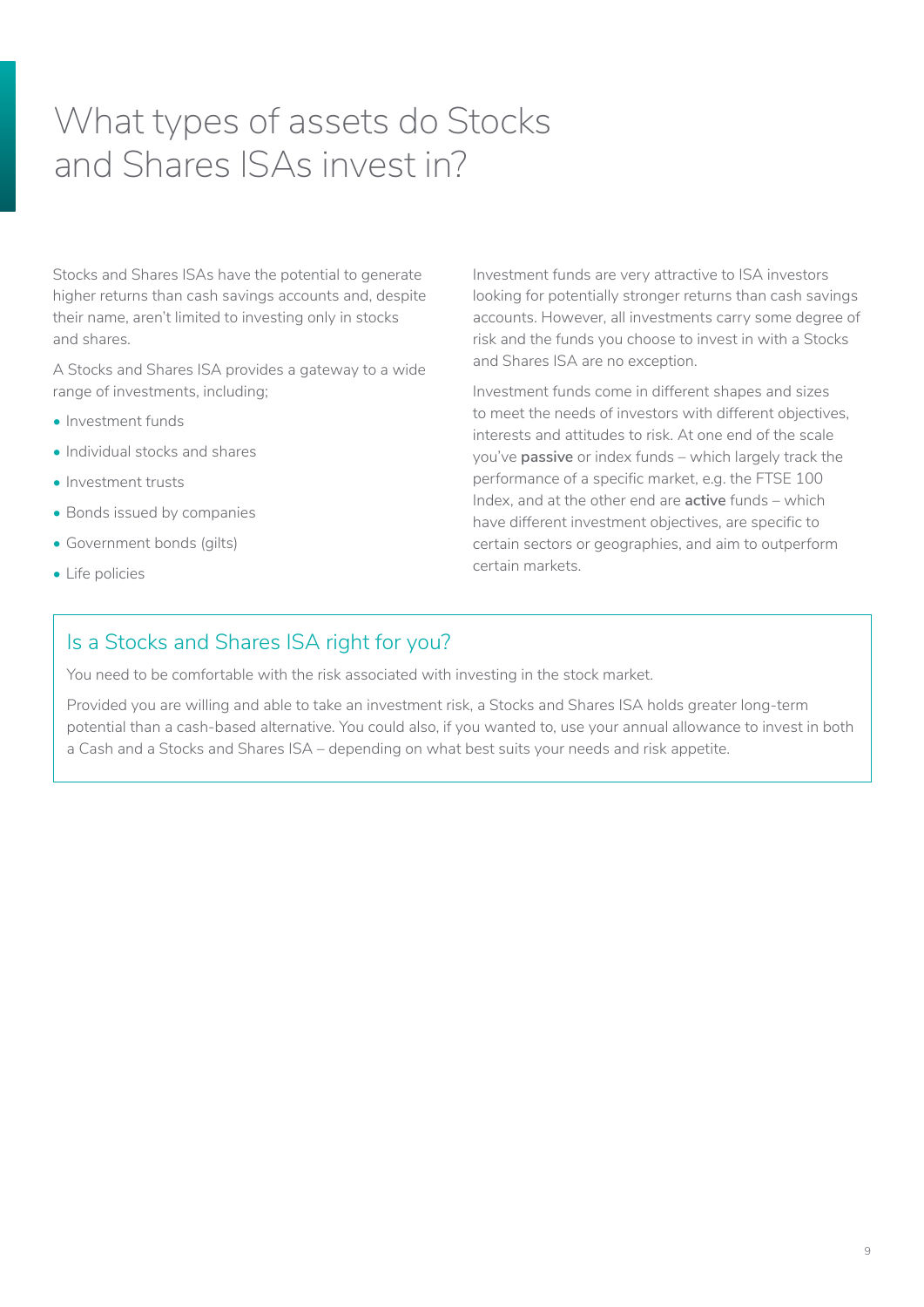# <span id="page-9-0"></span>Investing in The Prudential ISA

#### **The Prudential ISA – provided by Link Financial Investment Limited – is a Stocks and Shares ISA, available to anyone aged 18 or over, and has two elements:**

**A life insurance policy** – which allows access to the PruFund funds (the Life Insurance Policy) for which Prudential is responsible, and Open-Ended Investment Companies (OEICs) – through a range of OEIC funds for which Link and its associated group company Link Fund Solutions Limited are responsible.

You can choose to invest in one or both elements of the Prudential ISA. A life insurance policy is an insurance contract which will pay out 100.1% of the value of your investment if you die.

#### **Like most ISAs, the Prudential ISA offers:**

- **Tax efficiency**  any growth will be free of Income Tax and Capital Gains Tax and you don't pay tax on withdrawals
- **Access to your money** you can make regular or one-off withdrawals depending on your needs
- **Flexible payment options** you can invest from as little as £50 a month per fund, or initial lump sums from £500 per fund (with additional lump sum investments of £250 per fund or more)
- **Freedom to transfer** you can transfer your existing Cash ISA or Stocks and Shares ISA to the Prudential ISA free of charge, but you should check with your existing ISA manager if there's a cost for transferring out of your current plan. During the time it takes to transfer, your money won't be invested. So you may miss out on any increase in its value but you also won't lose out if it decreases.

But unlike other Stocks and Shares ISAs, the Prudential ISA offers:

- **access to our PruFund range of funds** which invests in the Prudential With-Profits Fund – one of the largest with-profits funds in the UK, with funds under management of £176 billion\*
- **a smoothing process** which could help protect you from some of the extreme short-term ups and downs of direct stock market investments
- **a range of OEIC funds** designed to meet different investment objectives and attitudes to risk
- *\* Source: Prudential's Treasury & Investment Office (T&IO), as at 30 June 2021*



# A digital ISA for the digital age

The Prudential ISA has been designed to provide you and your adviser with a safe, secure and accessible online solution 24/7.

The Prudential ISA online service offers 24/7 access to:

- the current value and breakdown of your investments
- how much can still be paid into your ISA in the current tax year
- a history of how your investments have performed
- all transactions, such as payments in, withdrawals out and charges taken (with filters to make it easy for you to identify specific types of transactions)
- all your documents in your online documents store, which you can review online, download to your device and/or print

All this is set out in a similar format to what your adviser has access to, making it easier for you and your adviser to discuss any of the information provided.

**To set up a Prudential ISA, you will need to provide your email**. If you don't have an email address this may not be a suitable product for you. Your adviser will set it up on your behalf without you having to sign an application form. If, however, you're looking to transfer an existing ISA into your Prudential ISA, you may need to provide a signed transfer authority.

By agreeing to set up a Prudential ISA, all your documents will be provided to you digitally, within your online document store, reducing the amount of paper we send out and that you need to file.

If you'd like to invest in a Prudential ISA, please speak to your financial adviser.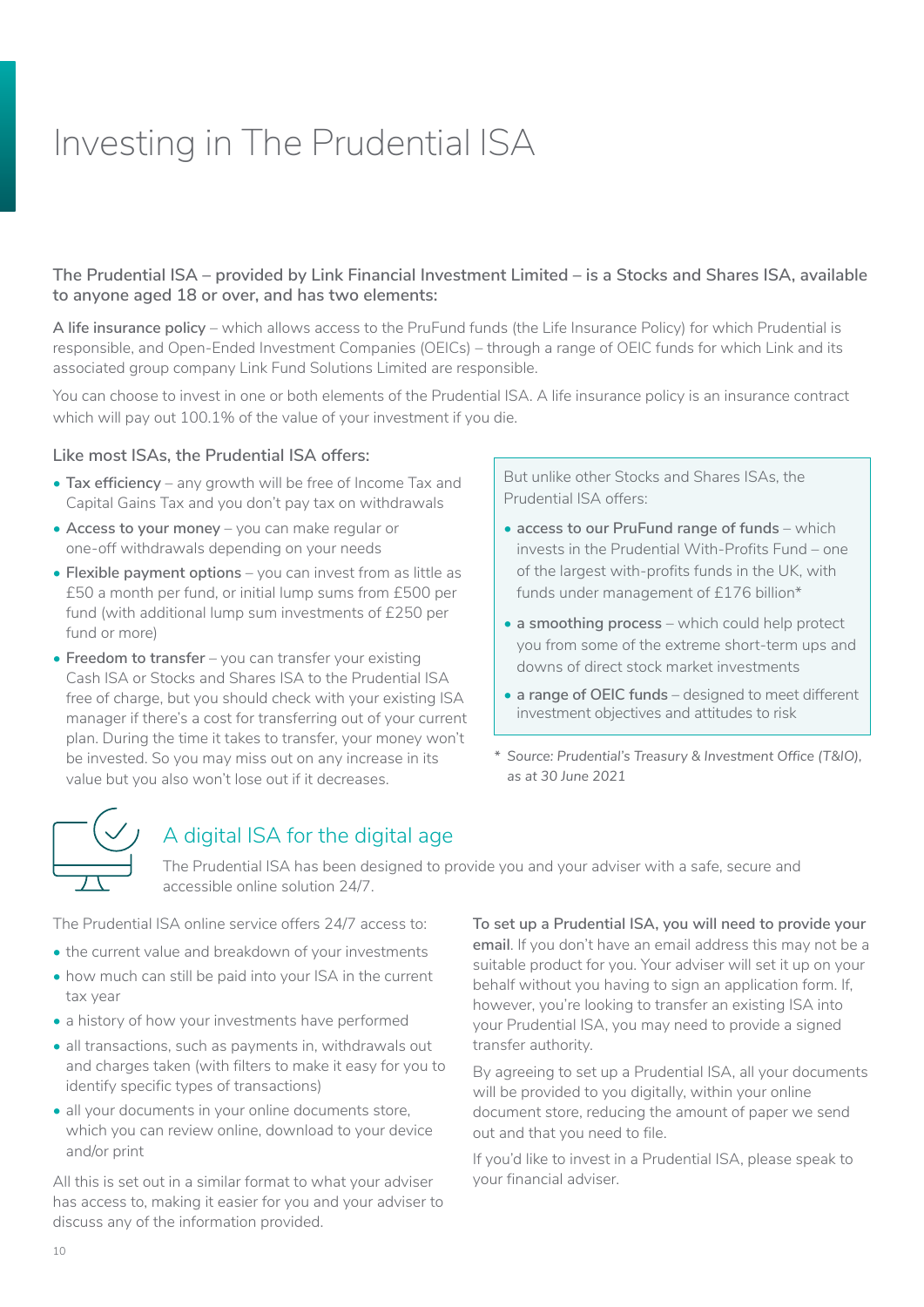# <span id="page-10-0"></span>Your fund options

The Prudential ISA gives you access to a wide range of investment funds. Funds which vary in terms of the stocks and shares they hold, the different geographies and sectors they invest in, with different fund management styles (ie. active, passive etc) and different risk ratings. This gives you the opportunity to choose the type of fund that best suits your needs.

The PruFund funds combine diversification, by investing in a wide range of different assets, with an established smoothing mechanism, which aims to smooth some of the short-term extremes of market volatility. We publish full details of the current asset mix for all PruFund funds on **[pru.co.uk](http://www.pru.co.uk)**

You can also choose a range of OEIC funds as a fund choice in the Prudential ISA. The OEIC funds are multi-asset funds which have full exposure to the ups and downs of the investment market, but the individual OEIC funds are managed to an agreed level of risk and measured by volatility.

| <b>PruFund Fund range</b>   | <b>OEIC fund range</b>                    |
|-----------------------------|-------------------------------------------|
| PruFund Cautious Fund       | LF Prudential Risk Managed Active 1 Fund  |
| PruFund Growth Fund         | LF Prudential Risk Managed Active 2 Fund  |
| PruFund Risk Managed 1 Fund | LF Prudential Risk Managed Active 3 Fund  |
| PruFund Risk Managed 2 Fund | LF Prudential Risk Managed Active 4 Fund  |
| PruFund Risk Managed 3 Fund | LF Prudential Risk Managed Active 5 Fund  |
| Prufund Risk Managed 4 Fund | LF Prudential Risk Managed Passive 1 Fund |
| Prufund Risk Managed 5 Fund | LF Prudential Risk Managed Passive 2 Fund |
|                             | LF Prudential Risk Managed Passive 3 Fund |
|                             | LF Prudential Risk Managed Passive 4 Fund |
|                             | LF Prudential Risk Managed Passive 5 Fund |

The numbering of the funds from 1-5, for both the PruFund and the OEIC fund ranges, indicates the increasing level of investment risk associated with that fund (with 1 low and 5 high) relative to the other funds in the fund range.

PruFund funds are available from Prudential. The LF Prudential OEIC funds are operated by Link Fund Solutions Limited who is legally responsible for the funds, including all servicing and administration of the funds.

For more information on our PruFund and OEIC fund ranges, please see your financial adviser.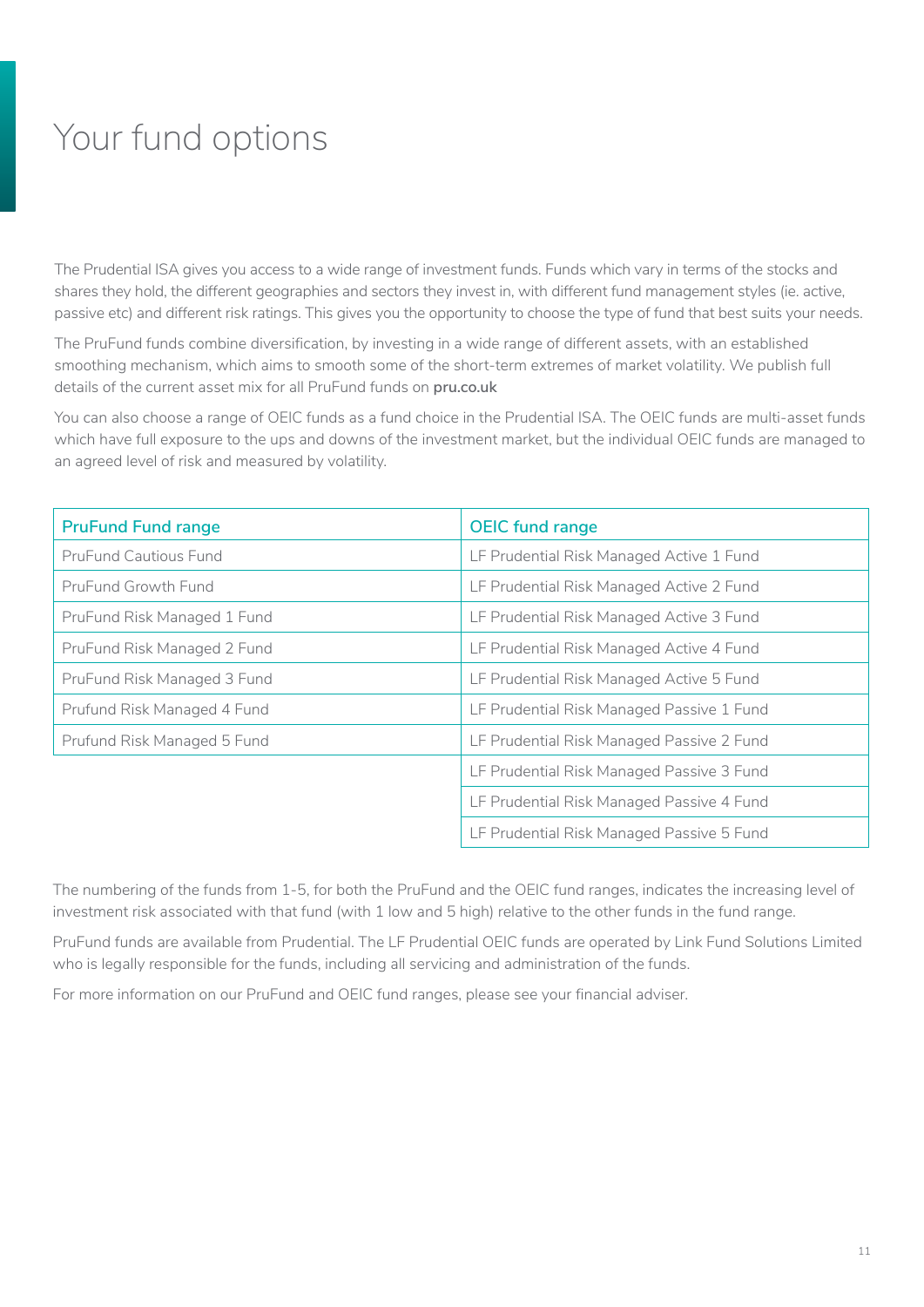# <span id="page-11-0"></span>Managing the risk

Growing your savings can be challenging enough, but managing those savings to make sure they last as long as you need them to, can be even more so, when you consider the potential risks of inflation, longevity, and sequence risk.



By making sure your investments include the kind of stocks and shares that have a strong track record of beating inflation, such as equities, you can reduce the potential risk of inflation.

decrease, and you may not have the opportunity to recover from the fall in your capital value – which means your money could run out quicker.

As well as investing in the types of stocks and shares that historically, have outperformed inflation, saving into an ISA is tax efficient – helping your savings grow even more.

Investing in PruFund through a Prudential ISA, means you're protected from some of the extreme short-term ups and downs of direct stock market investments – through our smoothing process. An established process which helps manage the impact of volatility as well help to reduce the sequence of returns risk (pound cost ravaging) when taking an income.

Choosing the right fund manager to manage your investments is also very important.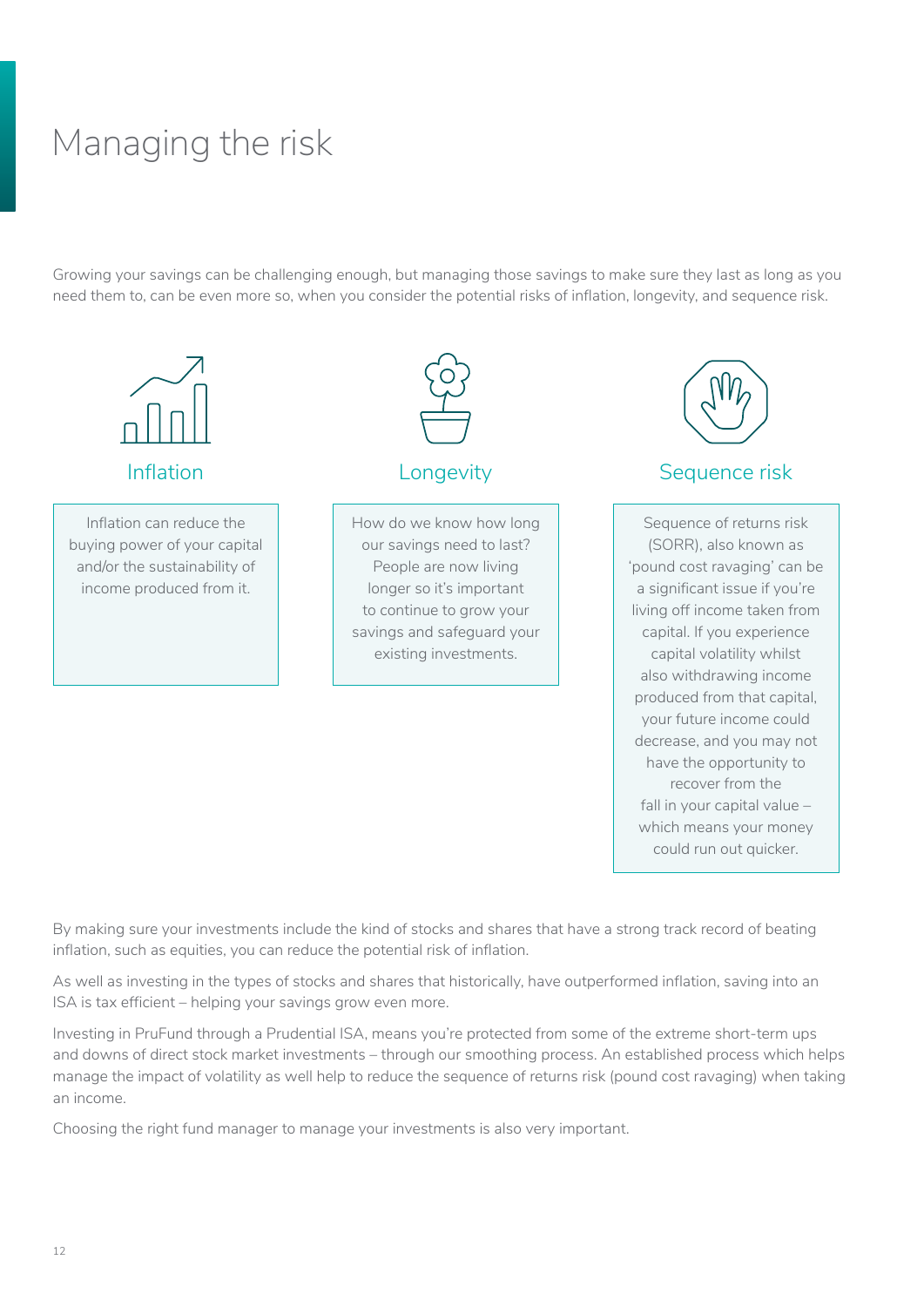# <span id="page-12-0"></span>Our smoothing process explained

The PruFund range of funds has an established smoothing process which uses Expected Growth Rates, and where required, Unit Price Adjustments, to deliver a smoothed investment journey.

It aims to provide you with some protection from the extreme short-term ups and downs of direct investment.

#### Our established smoothing process has two elements:

Estimated Growth Rates (EGRs) which normally apply on a day-to-day basis. Unit Price Adjustments, which will be applied when the process requires us to do so.



#### Expected Growth Rates (EGRs) Unit Price Adjustments (UPAs)

Prudential set Expected Growth Rates (EGRs) – annualised rates your investment would normally grow at – which reflect our view of how we think each PruFund fund will perform over the long-term (up to 15 years).

Each PruFund fund has its own EGR and investments into a PruFund will normally grow daily by the relevant EGR. EGRs are reviewed every 3 months, and may be higher, the same, or lower than they were at the start of your investment.



Although we use a long term view of performance to set EGRs, we also have to take into account shorterterm performance. On a daily basis, if the shorter-term performance differs too much from our current Expected Growth Rate, we'd have to amend the value of your fund up or down to ensure we are not returning too much or too little. We call these Unit Price Adjustments.

Your financial adviser will be able to give you more information on our smoothing process, EGRs and Unit Price Adjustments for our PruFund funds.

For more information on investing in the PruFund range of funds, speak to your financial adviser.

For more information on smoothing, please speak to your adviser or visit: **[pru.co.uk/investments/investment-fund-range/prufund-range](https://www.pru.co.uk/investments/investment-fund-range/prufund-range)**

# Please be aware of the risks  $\bigcap$  Ple

Please remember that the value of an investment isn't guaranteed and can go down as well as up and you may get back less than you've paid in. Any units we cancel as a result of switches, transfers or withdrawals from the PruFund Range of Funds may be subject to a delay of 28 days from the date of a receipt to cancel units. We'll use the unit price on the final day of the delayed period as the price of the units for these purposes.

We may decide to reset the smoothed price of a PruFund fund to the unsmoothed price on a particular day, to protect the With-Profits Fund. There may be occasions where we have to suspend the smoothing process for one or more PruFund funds for a period of consecutive days, to protect our With-Profits Fund. When this happens the smoothed price for the affected fund(s) is set to the unsmoothed price for each day until we reinstate the smoothing process. Please see the brochure 'Your With-Profits Plan – a guide to how we manage the fund (PruFund range of funds)' reference WPGB0031 for more information.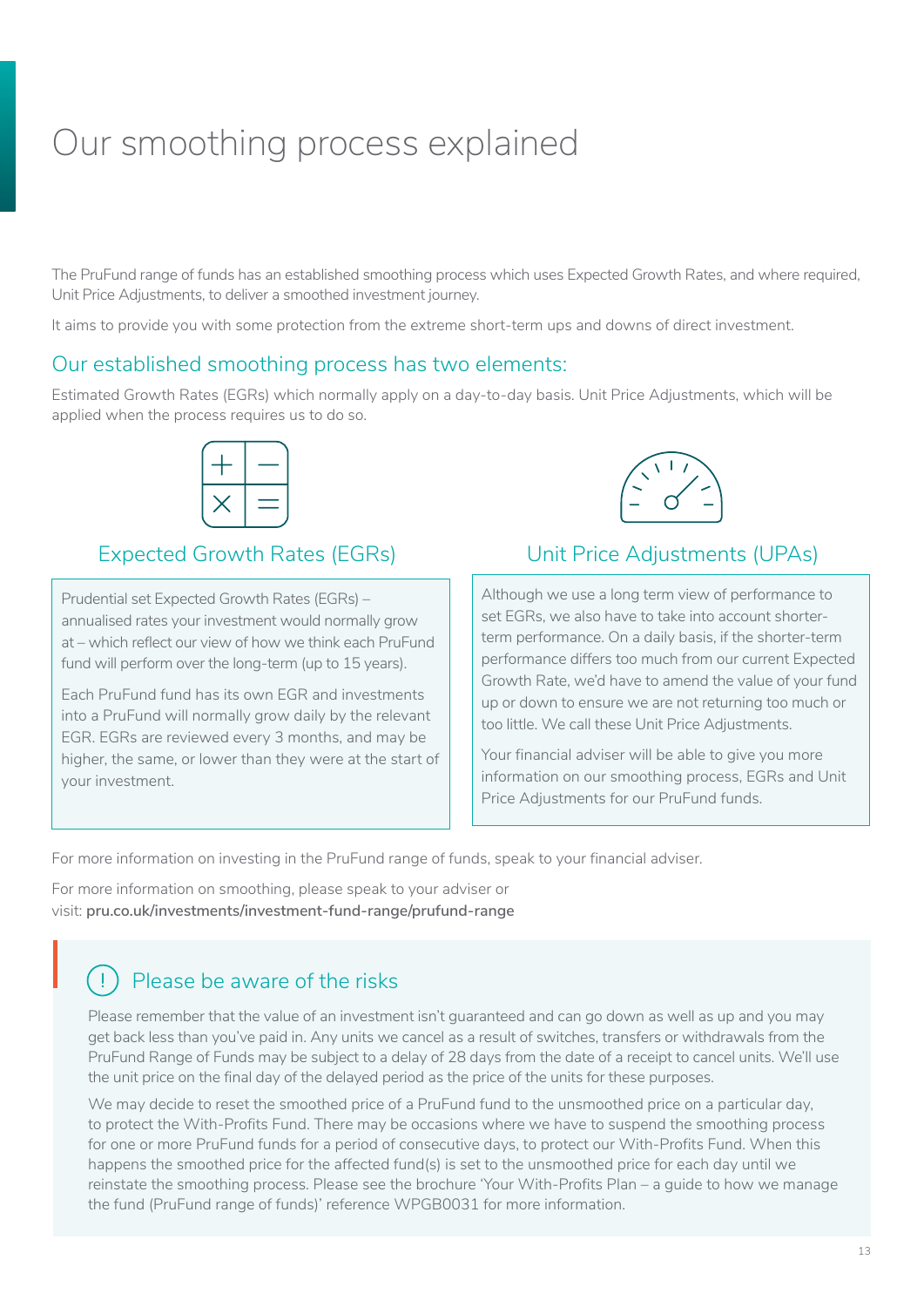# <span id="page-13-0"></span>Investment limits and charges

#### Investment limits

The ISA allowance for 2022/23 is £20,000 – and you can use that allowance however you wish.

The ISA allowance is only for the money you put into ISAs each year. It doesn't include the total that's already in your ISAs, if you've invested in previous years, or the money you earn from investments in your ISA.

So if, for example, you put £10,000 in an ISA in the 2021/22 tax year, you can still invest £20,000 in an ISA this tax year. And if you invest in ISAs each year, over time, this could build up into quite a substantial, tax efficient savings pot.

You'll need to decide on what your payments will be lump sum, regular or a combination of both.

#### **Prudential ISA – Minimum Investment Limits**

| Single Payment                    | £500 per fund            |
|-----------------------------------|--------------------------|
| Subsequent Payments £250 per fund |                          |
| Regular Payments                  | £50 per fund, each month |

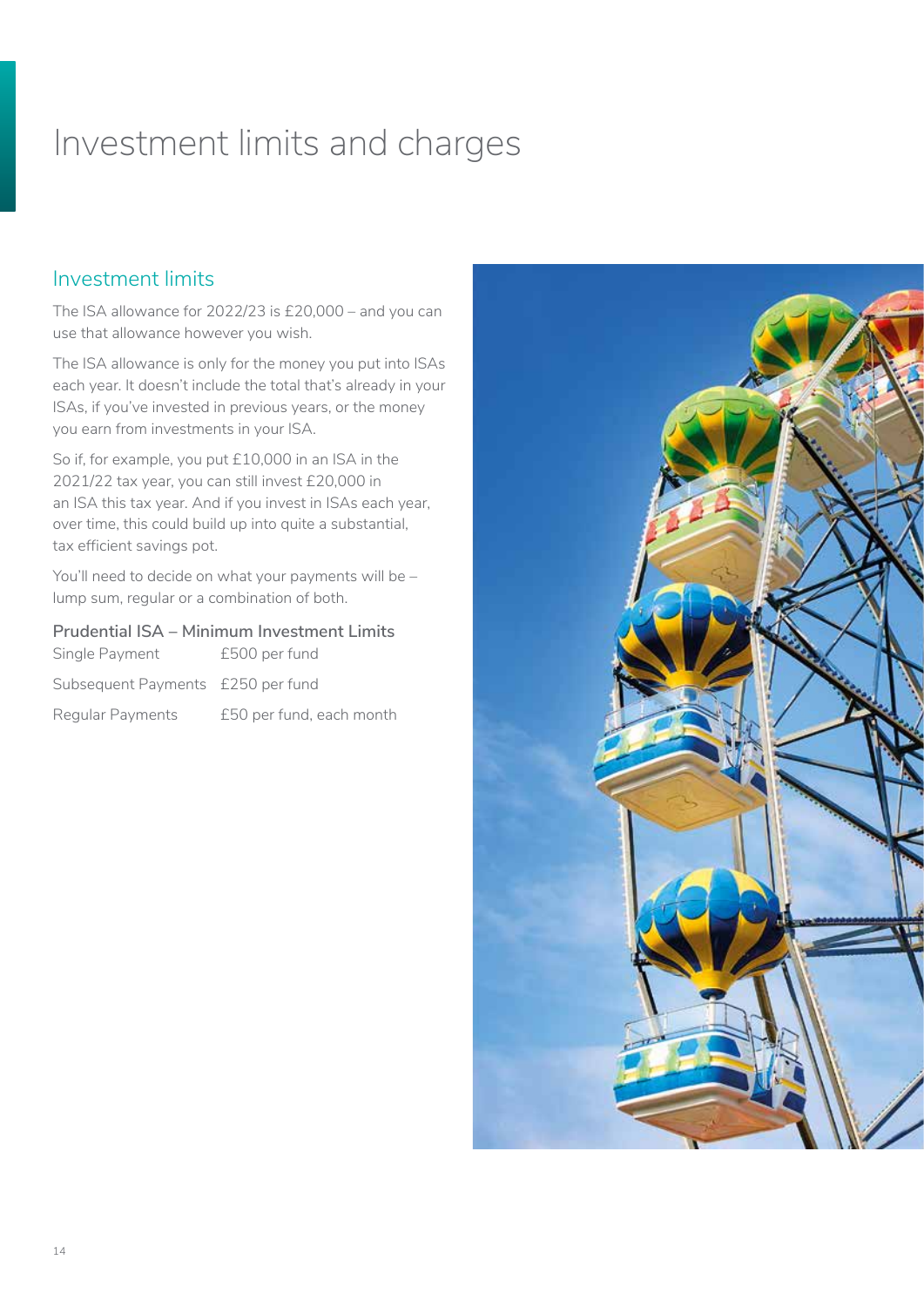# <span id="page-14-0"></span>Ways to invest

If you've received a sudden windfall, you may want to invest it all in one go. Or you may want to invest a set amount at regular intervals – usually monthly.

Investing regularly, over the long-term, rather than lump sums – where you buy at one price – can leave you less exposed to market conditions as you'll have different investments at different prices each month. This can help to smooth out the ups and downs of the market.

You can also combine lump sum and regular payments, as long as you don't go over your annual ISA allowance.

Like all ISAs, the Prudential ISA has different charges involved with investing in a Stocks and Shares ISA and we want to be fair and transparent in explaining what these charges are and how they work.

## Annual Management Charge

The charges you pay will depend on the investments you hold, for example, you'll pay an Annual Management Charge (AMC) on any PruFund(s) held in your ISA. This is taken as a percentage of the PruFund units you hold in your ISA and which is taken from your ISA, in the form of a deduction of units, each month.

For each PruFund, the AMC is 1.10% each year.

You may be entitled to a reduction to the AMC you pay on any PruFund Funds you hold in your Prudential ISA. Any reduction to the AMC is dependent on the total value of PruFund Funds held in your Prudential ISA.

For details of the reduction on the PruFund AMC and the OEIC Funds' charges, please speak to your financial adviser.

## Ongoing Charge

You'll pay an ongoing charge on any OEICs held in your ISA. This charge is taken, and reflected, in the unit price of the funds you invest in. For more information on this, please speak to your financial adviser.

#### Adviser Charges

Link Financial Investments Limited – the ISA Plan Manager for the Prudential ISA, have made it possible for you to pay adviser charges from your ISA, to your adviser.

For more information on adviser charges, speak to your financial adviser.

Charges may vary in the future and may be higher or lower than they are now.

| <b>Adviser Charge</b>                       | <b>Maximum Allowable</b>                                        |
|---------------------------------------------|-----------------------------------------------------------------|
| Single investment<br>Set-up Adviser Charge  | The lower of 5% of the initial<br>investment or £20,000         |
| Regular investment<br>Set-up Adviser Charge | 5% of the premium or<br>25% of the first<br>12 monthly payments |
| Ongoing<br>Adviser Charge                   | 1% of the fund value                                            |

## Transferring your ISA

If you've existing ISAs, you can move them as often as you want, whenever you want and it doesn't count towards your ISA allowance.

You can also move between different types of ISA, that best suits your needs.

If you've paid into the ISA in the same tax year in which you've decided to transfer, you can;

1) transfer the full value of the current years' subscription, and/or

2) part or full value transfer any previous tax years' subscriptions.

Transferring from your current ISA manager to a Prudential ISA should be quick and simple.

Your adviser will process your transfer application using the Prudential ISA Online Service. Your transfer may be able to be processed electronically without you having to complete and sign a transfer authority form if your current ISA manager is also electronic transfer enabled. Your adviser will provide you with a transfer authority form to complete if your current ISA manager is unable to complete the transfer electronically.

The time to process your transfer will depend on whether your current ISA manager is electronically enabled. The average time for electronic transfers to be completed is typically 6 calendar days for cash transfers and 16 calendar days for stocks and shares transfers – from the point your adviser submits the application. Where a transfer authority is required the process should usually take no more than 15 working days for a transfer from a Cash ISA, and 30 working days for other types.

You should make sure, however, there's no cost associated with transferring your ISA from your current ISA manager. During the time it takes to transfer, your money won't be invested. So you may miss out on any increase in its value but you also won't lose out if it decreases.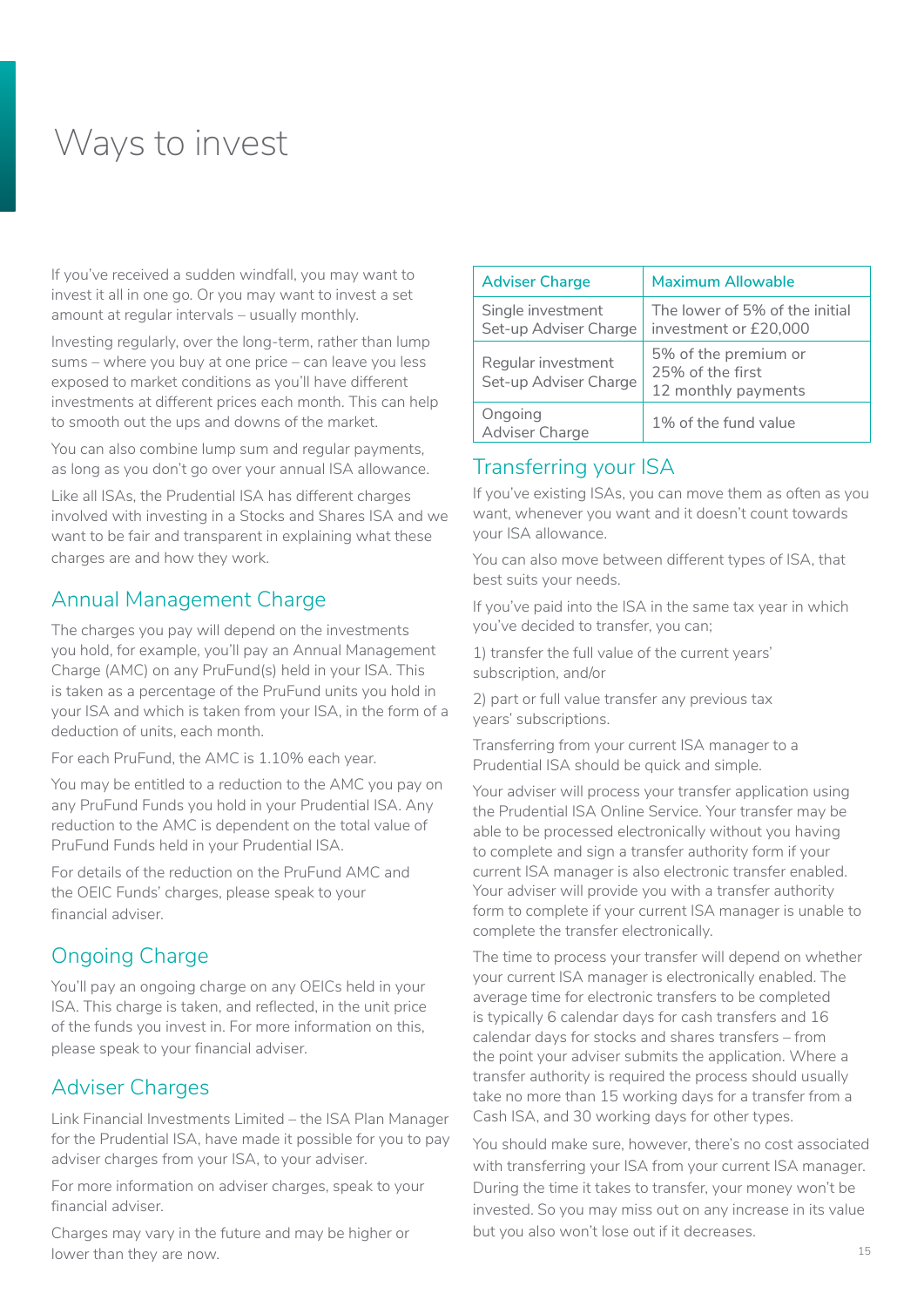# <span id="page-15-0"></span>Why Prudential?

We offer a position of strength and resilience to help safeguard the financial wellbeing of our customers, with a focus on saving for, and providing security in, retirement.

In today's challenging economic climate, it's even more important for you to consider the financial strength and stability of a company you're considering, to look after your finances.

#### Financial strength

Prudential Assurance Company Limited (PAC) is **rated A+** (Stable) for financial strength by Standard & Poors, as at April 2021\*. This is **one of the highest ratings currently given to any UK life assurance company.**

### With-Profits Fund

Prudential's With-Profits Fund, in which our PruFund funds invest, is **one of the financially strongest with-profits funds in the UK** with funds under management of £176 billion\*\*. Our fund size and strength allows us to invest in a very wide range of asset types and individual companies.

- \* Source: Standard & Poors, April 2021.
- \*\* Source: T&IO, as at 30 June 2021.

#### Smoothing process

Our established smoothing mechanism – on our PruFund range of funds – aims to smooth some of the short-term extremes of market volatility.

## Expert fund management

The M&G Treasury and Investment Office (T&IO) has great strength in depth with a team that includes investment professionals with expertise in capital market research, investment strategy design, liability management, derivatives and portfolio management. They are the team behind the UK's largest With-Profits Fund – and many other Prudential funds.

M&G Investment Management Ltd are the investment managers for the LF Prudential Risk Managed Active and Risk Managed Passive Funds – in which the ISA can also invest. They make the relevant adjustments to the portfolios based on T&IO recommendations.

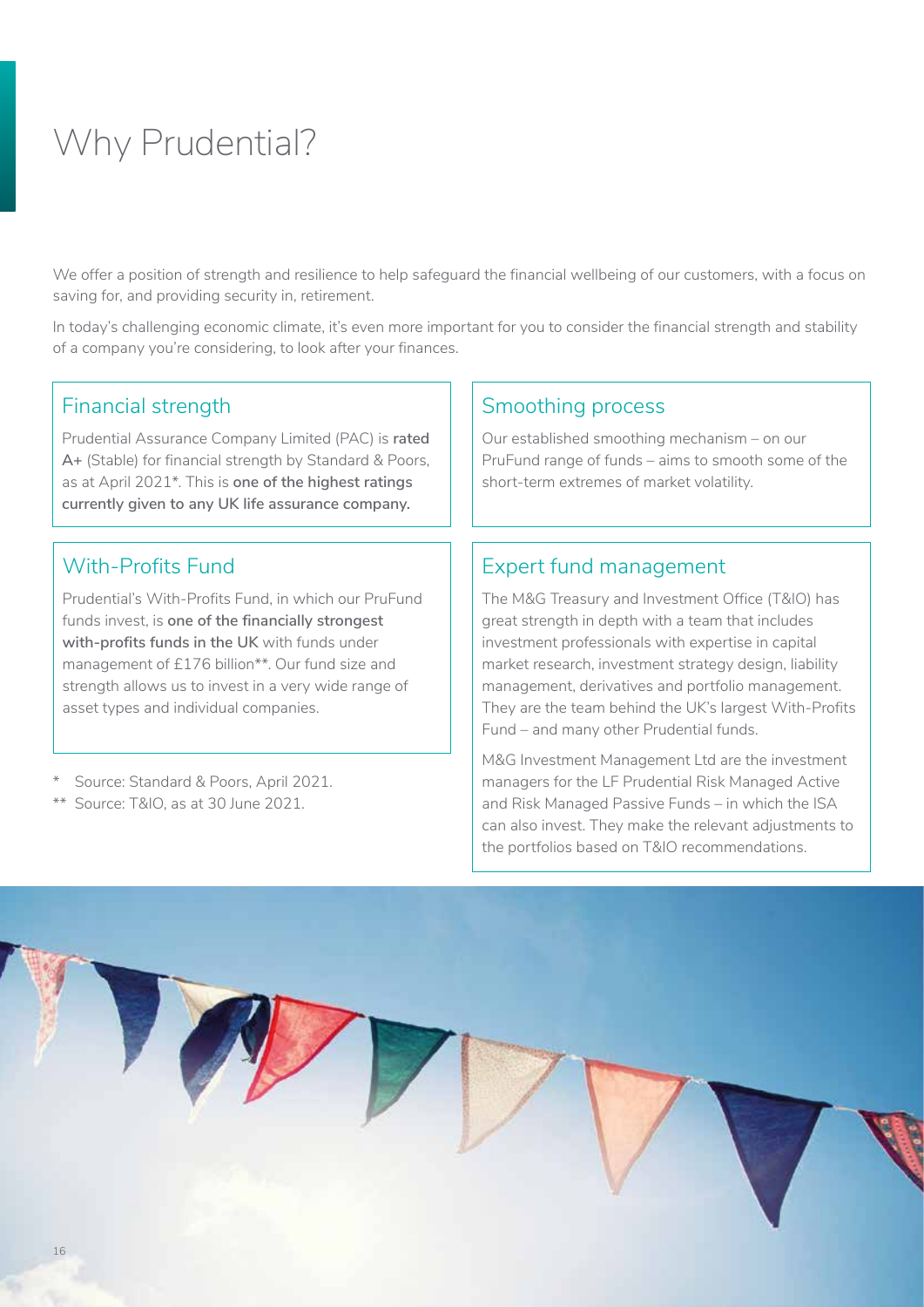# <span id="page-16-0"></span>Your questions answered

#### How much can I invest in an ISA?

You can currently save up to £20,000 in the 2022/23 tax year.

#### How many ISAs can I have?

An adult, depending on your age, can subscribe to up to four types of ISA:

- Cash ISA
- Stocks and Shares ISA
- Lifetime ISA (subject to the maximum limit)
- Innovative Finance ISA

However, the total subscriptions to all ISAs in the tax year, can't exceed the subscription allowance (£20,000 in the 2022/23 tax year.

#### **For example:**

You could save £12,000 in a Cash ISA and £8,000 in a Stocks and Shares ISA in one tax year.

The above is just an example. You can choose how much to pay in as long as you don't exceed the maximum ISA allowance for the current tax year.

## Will transferring affect the current year's subscription limits?

You could transfer your existing ISA to the Prudential ISA without affecting the current year's subscription limits (£20,000 for the tax year 2022/23). Please speak to your existing ISA provider about potential charges or penalties if you're considering a transfer. You may lose out on any growth in value during the period when the transfer is taking place, as your investment will be out of the market. Transferring from a Cash ISA to a Stocks and Shares ISA means moving from a deposit-based account to a product where your capital is at risk and means you could get back less than you transfer in.

## Which funds can I invest in?

There are two types of funds available within the Prudential ISA:

- PruFund range of funds
- LF Prudential investment funds

You can find details of these funds on page 11.

For more information on the PruFund range of funds objectives and charges, please refer to the Key Information Document and relevant Investment Option Document(s) and for the OEIC funds objectives and charges, the Key Investor Information Document (s), available from your Adviser and on the Link Financial Investments website.

We publish full details of the current asset mix for all PruFund funds on **[pru.co.uk](http://www.pru.co.uk)**

## What is diversification?

Some investors don't want the volatility that comes with investing in one type of asset (like shares). At the same time, investors are looking to achieve returns that offer the potential to outstrip inflation. So, many choose to spread their money over a variety of asset types This is called diversification. By diversifying your investments, you can potentially gain some exposure to higherperforming asset types without the risks of "putting all your eggs in one basket".

The value of investments can go down as well as up so there's always the risk that you may not get back the amount you put in.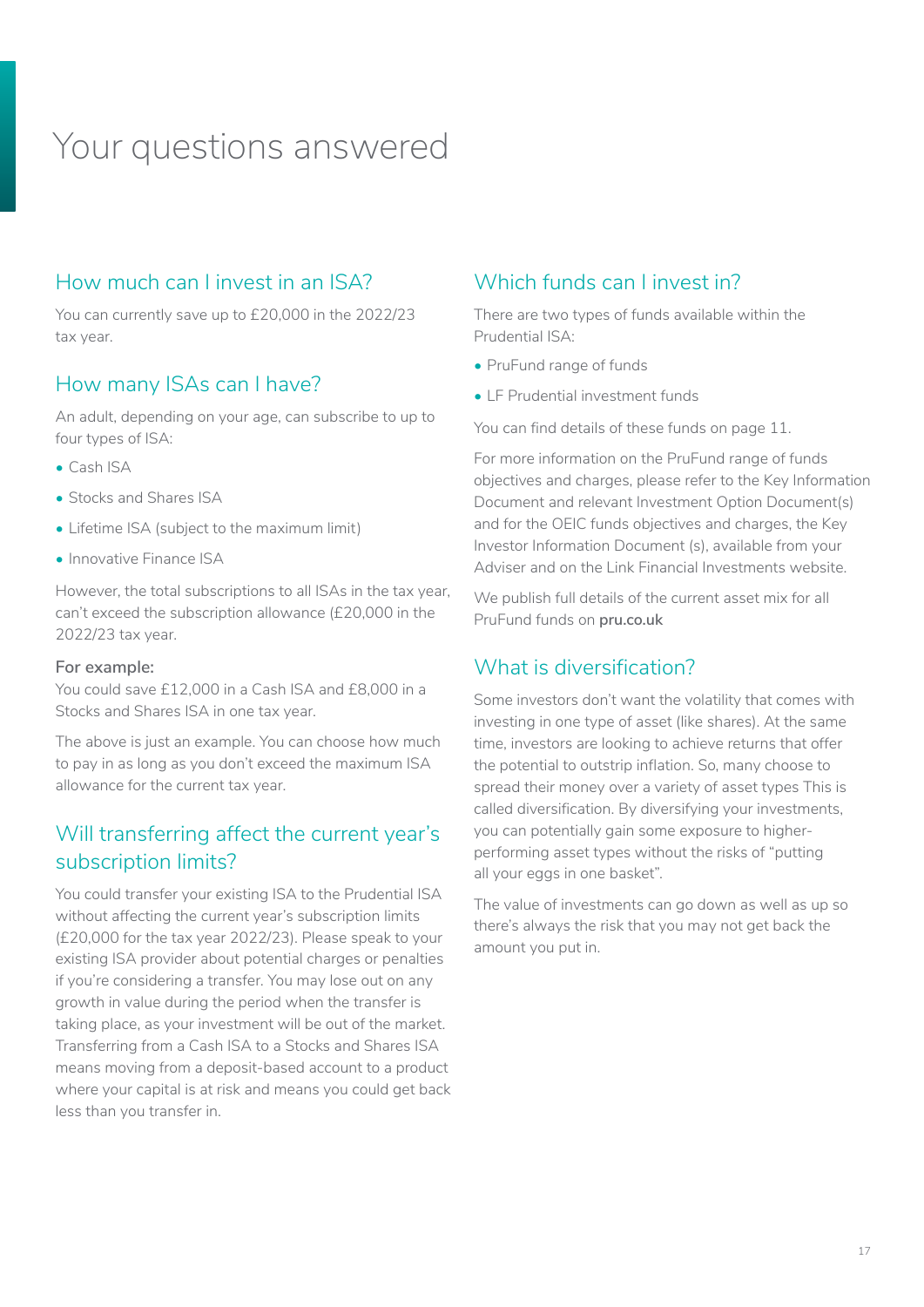## How easy is it to withdraw my money?

Should you want to take money out of your Prudential ISA, either on a regular basis or as a one-off lump sum, it's easy to arrange through your financial adviser. You can take lump sums and regular withdrawals from your ISA as long as the ISA value after the withdrawal, meets our minimum value limit of £500 for each fund.

#### **If you're taking out a lump sum**

For lump sum withdrawals, you can cash in part of your Prudential ISA at any time, subject to a minimum withdrawal of £250 per fund. Full and partial withdrawals/ transfers from the PruFund Range of Funds may be subject to a 14 day delay. We'll use the price on the final day of the delayed period as the price of the units for these purposes.

#### **If you're taking regular withdrawals**

You can choose to have regular payments from your ISA every month, three months, six months or every year. The minimum regular withdrawal is £50 on each occasion for each fund that you wish to take withdrawals from. The total value of the regular withdrawals to be taken in any 12 month period must not exceed 100% of the value of your Prudential ISA. This calculation is performed when the withdrawal is established, on its re-commencement following any suspension, or should the amount be increased.

#### **Adding to your investment**

You can add to your investment at any time,

- minimum lump sum to an existing fund is £250 per existing fund
- minimum lump sum to a new fund is £500 per new fund
- there's no minimum increase for regular investments

Any lump sum additions or regular savings increases are subject to ISA annual subscription limits.

You can read more about this in the Key Features Document, available from your adviser.

## Can I switch between funds?

#### **PruFund funds**

You can make one switch out of any PruFund fund each quarter. The quarter dates are:

25 February 25 May

#### 25 August

#### 25 November

Any units we cancel as a result of switches, from the PruFund Range of Funds will be subject to a delay of up to 28 days from the date of receipt of a request to cancel units. We'll use the unit price on the final day of the delayed period as the price of the units for these purposes. Quarter date switches moving funds from a PruFund Account to the PruFund fund are not subject to the 28 day delay period.

#### **OEIC funds**

You can switch between OEIC funds at any time.

#### **Need more information?**

This guide is for information only. If you're thinking about an investment in the Prudential ISA you should seek advice from your financial adviser and read the following important document to help you make an informed decision. You can get these from your adviser.

- Key Information Document and relevant Investment Option Document(s)
- Prudential ISA Terms and Conditions
- Key Features of the Life Insurance Policy within the Prudential Individual Savings Account (ISA)
- Fund Guide Prudential ISA PruFund Funds
- Example Illustrations for investment in the Prudential ISA and LF Prudential OEIC Funds
- Master Insurance Agreement Customer Version
- Your With-Profits Plan a guide to how we manage the Fund (PruFund range of funds)
- Key Investor Information Document(s)

## Paying your Adviser through your Prudential ISA

You and your financial adviser will agree the charge for giving you financial advice. You can pay some or all of these charges from the payment you send us and/or from your investment.

You can find more details in the Prudential ISA Terms and Conditions document, available from your adviser.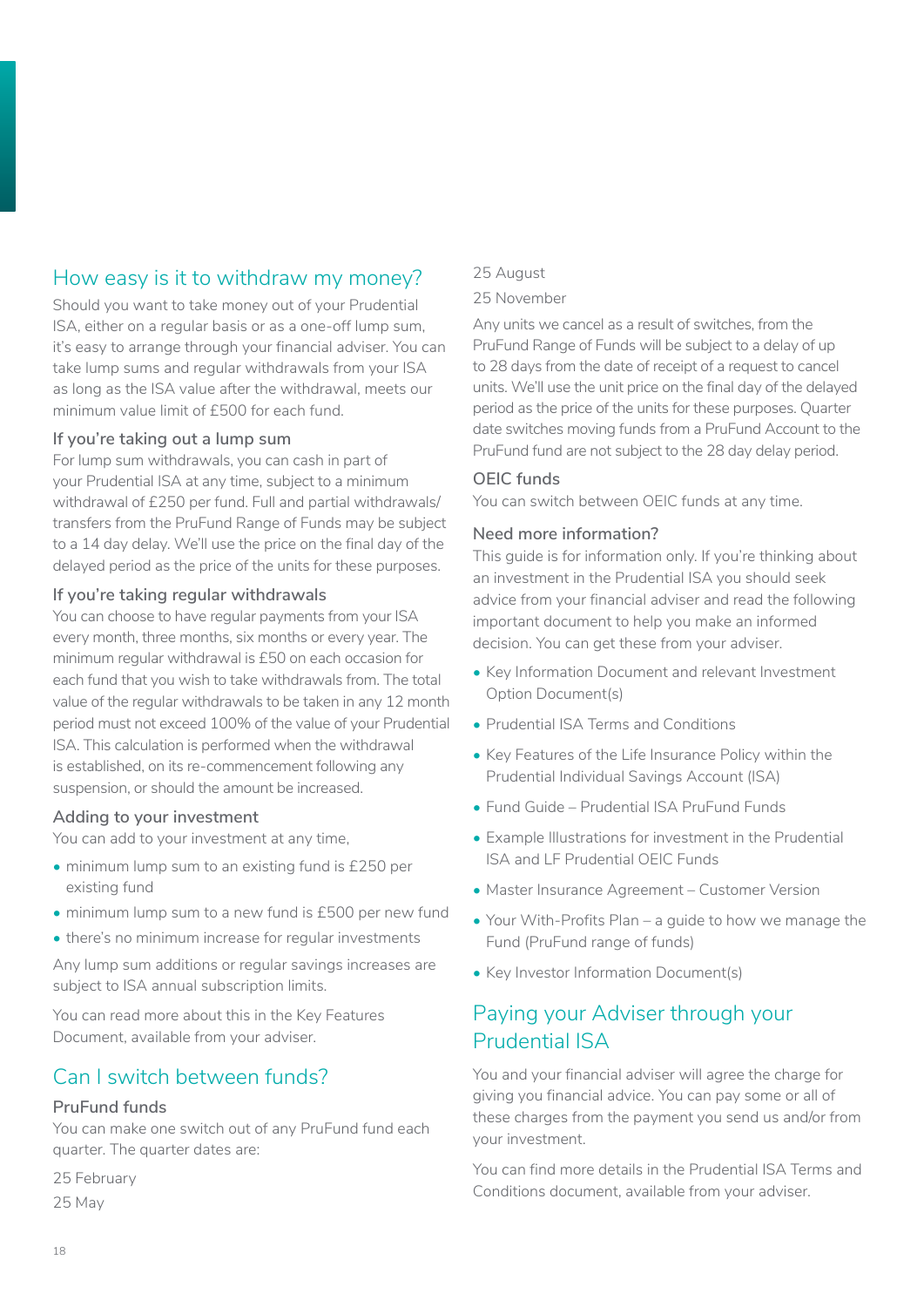

## How to contact Link

**Write to Link at:** Link Financial Investments Limited PO Box 384 Darlington DL1 9RZ

**Phone Link on: 0344 335 8936. 8:30am to 5:30pm** Monday to Friday (excluding Bank Holidays)